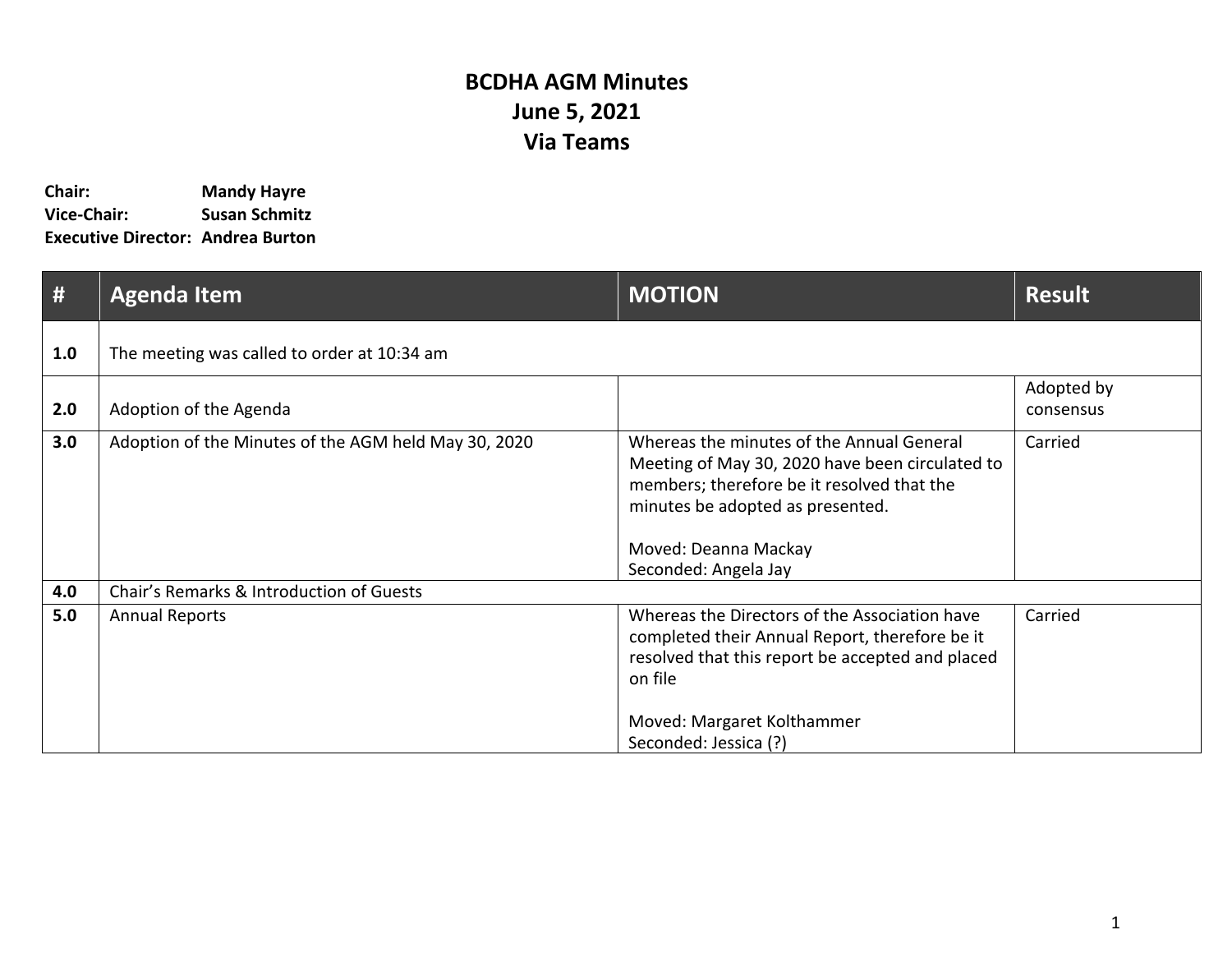| 6.0 |     | <b>New Business</b>                                   |                                                                                                                                                                                                                                                                                                                                                     |         |
|-----|-----|-------------------------------------------------------|-----------------------------------------------------------------------------------------------------------------------------------------------------------------------------------------------------------------------------------------------------------------------------------------------------------------------------------------------------|---------|
|     | 6.1 | Approval of the 202-2021 Financial Review             | Whereas the financial review of the Association's<br>records for the 2020-2021 fiscal year has been<br>completed and presented to the members<br>attending this meeting, therefore be it resolved<br>that the financial review of the 2010-2021<br>financial records be approved and placed on file.<br>Moved: Jessica (?)<br>Seconded: Ethel Henry | Carried |
|     | 6.2 | Approval of the Auditor for the 2020-2021 Fiscal Year | Whereas the general membership must approve<br>the person who will undertake the financial<br>review engagement, therefore be it resolved that<br>the firm Dale Matheson Carr Hilton Labonte<br>(DMCHL) be appointed for the 2021-2022 financial<br>review engagement.                                                                              | Carried |
|     |     |                                                       | Moved: Sacha Murtonen<br>Seconded: Margaret Kolthammer                                                                                                                                                                                                                                                                                              |         |
|     | 6.3 | Adoption of the Bylaws                                | Whereas the proposed Bylaws of BCDHA have<br>been circulated as amended; therefore be it<br>resolved that the proposed Bylaws be adopted (as<br>presented or as amended) and filed with the<br>Register of Societies.<br>Moved: Stacey Rhodes-Nesset<br>Seconded: Jessica (?)                                                                       | Carried |
| 7.0 |     | <b>Recognition of Distinguished Service Awards</b>    |                                                                                                                                                                                                                                                                                                                                                     |         |
|     | 7.1 | With thanks to outgoing Board Director: Mandy Hayre   |                                                                                                                                                                                                                                                                                                                                                     |         |
|     |     |                                                       |                                                                                                                                                                                                                                                                                                                                                     |         |
|     | 7.2 | Dianne Gallagher Award: Bev Jackson                   |                                                                                                                                                                                                                                                                                                                                                     |         |